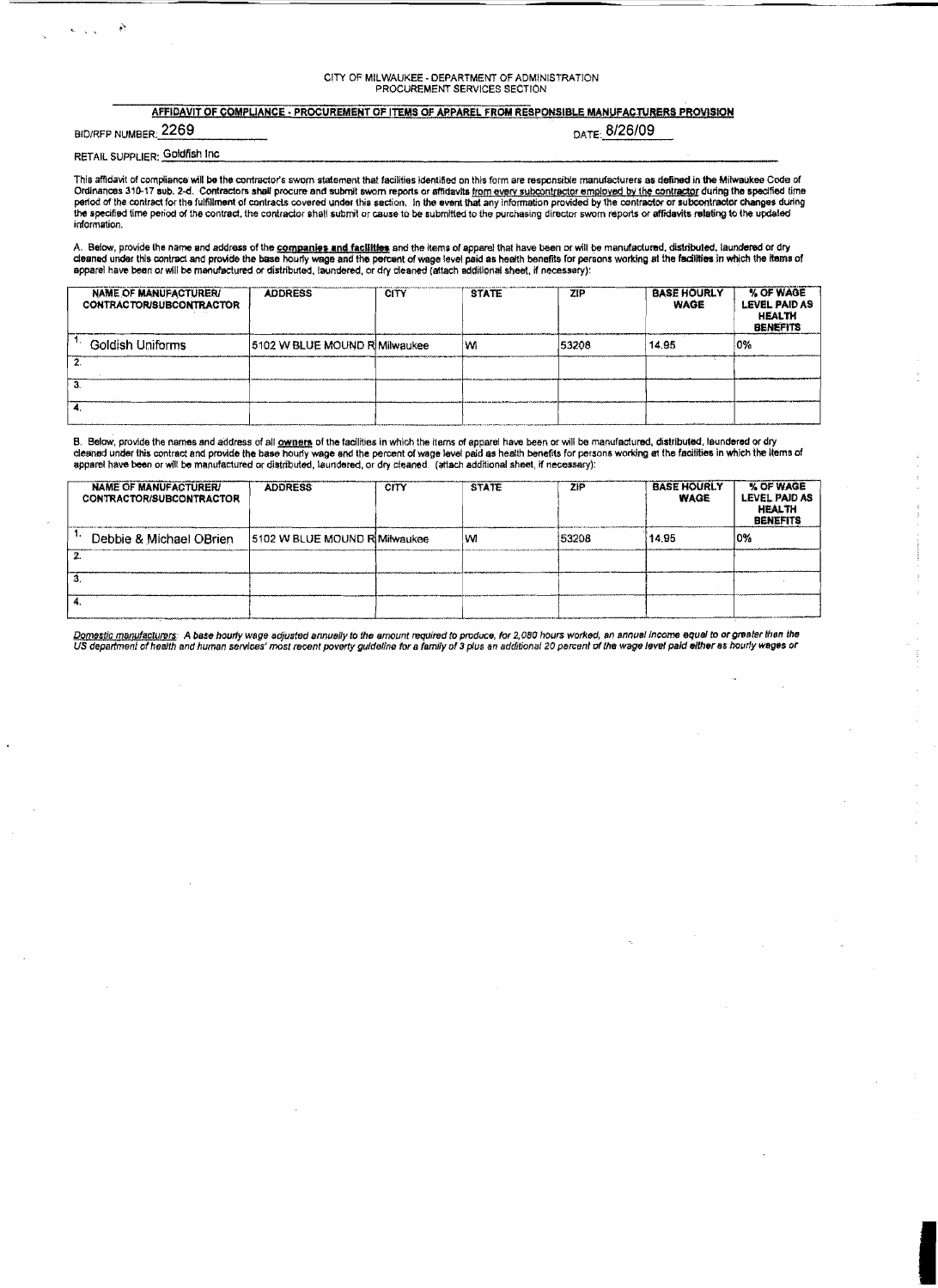## health benefits.

Outside of the US. A nationwide wage and benefits lavel which is comparable to the non-poverty wage for domestic manufacturers as defined in subdiv, 1 after being<br>adjusted to reflect the country's level of economic develop poverty. In addition, workers shall not be subject to disciplinary wege deductions.

If this affidavit does not comply with the above requirements for wages and benefits paid, the bid may be rejected.

In compliance with the requirements of the City of Milwaukee, I have completed this Affidavit of Compliance form in good faith and have made no willingly false or misleading<br>statements. Further, I have disclosed the names

Further, I understand that any false statement on these forms could result in:

- Withholding of payments.
- Termination, suspension or cancellation of the contract in whole or in part.
- Family and the process heating. denial of the initial of the contractor to bid on future city contracts, by himself or herself, partner or agent, or by any corporation of After a second violation is found.<br>Which he or she

I/We hereby state that we will comply Section 310-17 of the Çity of Milwaukee Code of Ordinances as stated above:

| <b>AUTHORIZED SIGNATURE:</b> |     |  |
|------------------------------|-----|--|
| PRINTED NAME:                | 274 |  |
| <b>COMPANY NAME:</b>         |     |  |

Personally came before me on this  $\frac{\partial U^{\mu\nu}}{\partial a}$  ay of  $\frac{\partial uqusL}{\partial a}$  20 09 Anefshe) Depois U Brien who acknowledges that he she executed the foregoing document for the purpose therein contained for and on behalf of said company. IN WITNESS WHEREOF, I have hereunto set my hand and official seal.

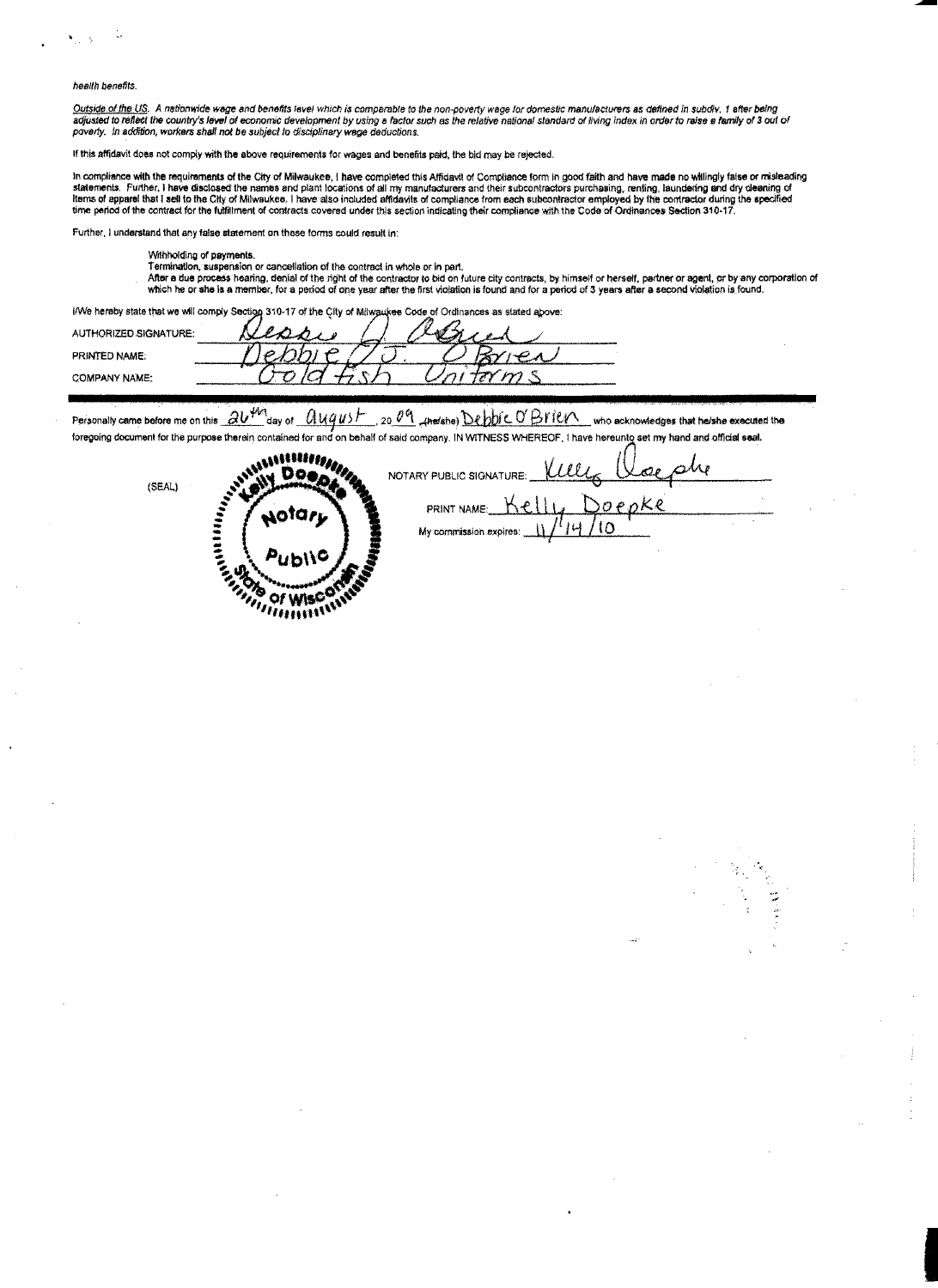| CITY OF MILWAUKEE - DEPARTMENT OF ADMINISTRATION<br>PROCUREMENT SERVICES SECTION                   |
|----------------------------------------------------------------------------------------------------|
| AFFIDAVIT OF COMPLIANCE - PROCURFMENT OF TIEMS OF APPAREL FROM RESPONSIBLE MANUFACTURERS PROVISION |
| 2269<br>DATE: $\delta$   14/09<br><b>BIDIREP NUMBER:</b>                                           |
| <del>Introduction</del> GoulfisH UNIFORMS<br><b>RETAIL SUPPLIER:</b>                               |
|                                                                                                    |

This affidavit of compliance will be the contractor's sworn statement that facilities identified on this form are responsible manufacturers as defined in the Milwaukee Code of Ordinances 310-17 sub. 2-d. Contractors shall procure and submit swom reports or affidavits from every subcontractor employed by the contractor during the specified time period of the contract for the fulfillment of contracts covered under this section. In the event that any information provided by the contractor or subcontractor changes during the specified time period of the contract, the contractor shell submit or cause to be submitted to the purchasing director sworn reports or affidavits relating to the updated information.

A. Below, provide the name and address of the companies and facilities and the items of apparel that have been or will be manufactured, distributed, laundered or dry cleaned under this contract and provide the base hourly wage and the percent of wage level paid as health benefits for persons working at the facilities in which the items of apparel have been or will be manufactured or distributed, laundered, or dry cleaned (attach additional sheet, if necessary):

| NAME OF MANUFACTURERI<br>CONTRACTOR/SUBCONTRACTOR | <b>ADDRESS</b> | <b>CITY</b> | <b>STATE</b> | <b>ZIP</b> | <b>BASE HOURLY</b><br><b>WAGE</b> | <b>% OF WAGE</b><br>LEVEL PAID AS<br>HEALTH.<br><b>BENEFITS</b> |
|---------------------------------------------------|----------------|-------------|--------------|------------|-----------------------------------|-----------------------------------------------------------------|
| TRI-Novertrin                                     | 4th 外<br>460g  | Rinindale   | CA           | 91706      | 150                               | 3%                                                              |
| 2.                                                |                |             |              |            |                                   |                                                                 |
| З.                                                |                |             |              |            |                                   |                                                                 |
|                                                   |                |             |              |            |                                   |                                                                 |

B. Below, provide the names and address of all pwages of the facilities in which the items of apparel have been or will be manufactured, distributed, laundared or dry cleaned under this contract and provide the base hourly vage and the percent of wage level paid as health benefits for persons working at the facilities in which the items of apparel have been or will be manufactured or distributed, laundered, or dry cleaned. (attach additional sheet, if necessary):

|     | <b>NAME OF MANUFACTURER!</b><br><b>CONTRACTOR/SUBCONTRACTOR</b> | <b>ADDRESS</b>     | <b>CITY</b> | <b>STATE</b> | ZIP   | <b>BASE HOURLY</b><br><b>WAGE</b> | <b>% OF WAGE</b><br><b>LEVEL PAID AS</b><br><b>HEALTH</b><br><b>BENEFITS</b> |
|-----|-----------------------------------------------------------------|--------------------|-------------|--------------|-------|-----------------------------------|------------------------------------------------------------------------------|
|     | Paniel<br>Tsai                                                  | $4th$ $5+$<br>4889 | IRMINdate   | CA           | 91706 | ヘィノ                               | N/A                                                                          |
| -2. | Rosy<br>Tsai                                                    |                    |             |              |       | N                                 | /A<br>N                                                                      |
| -5. |                                                                 |                    |             |              |       |                                   |                                                                              |
|     |                                                                 |                    |             |              |       |                                   |                                                                              |

Domestic manufacturers: A base hourly wage adjusted annually to the amount required to produce, for 2,060 hours worked, an annual income equal to or greater than the US department of health and human services' most recent poverty quideline for a family of 3 plus an additional 20 percent of the wage level paid either as hourly wages or

 $\sim$ 

6002/81/90

 $14:19$ 

200